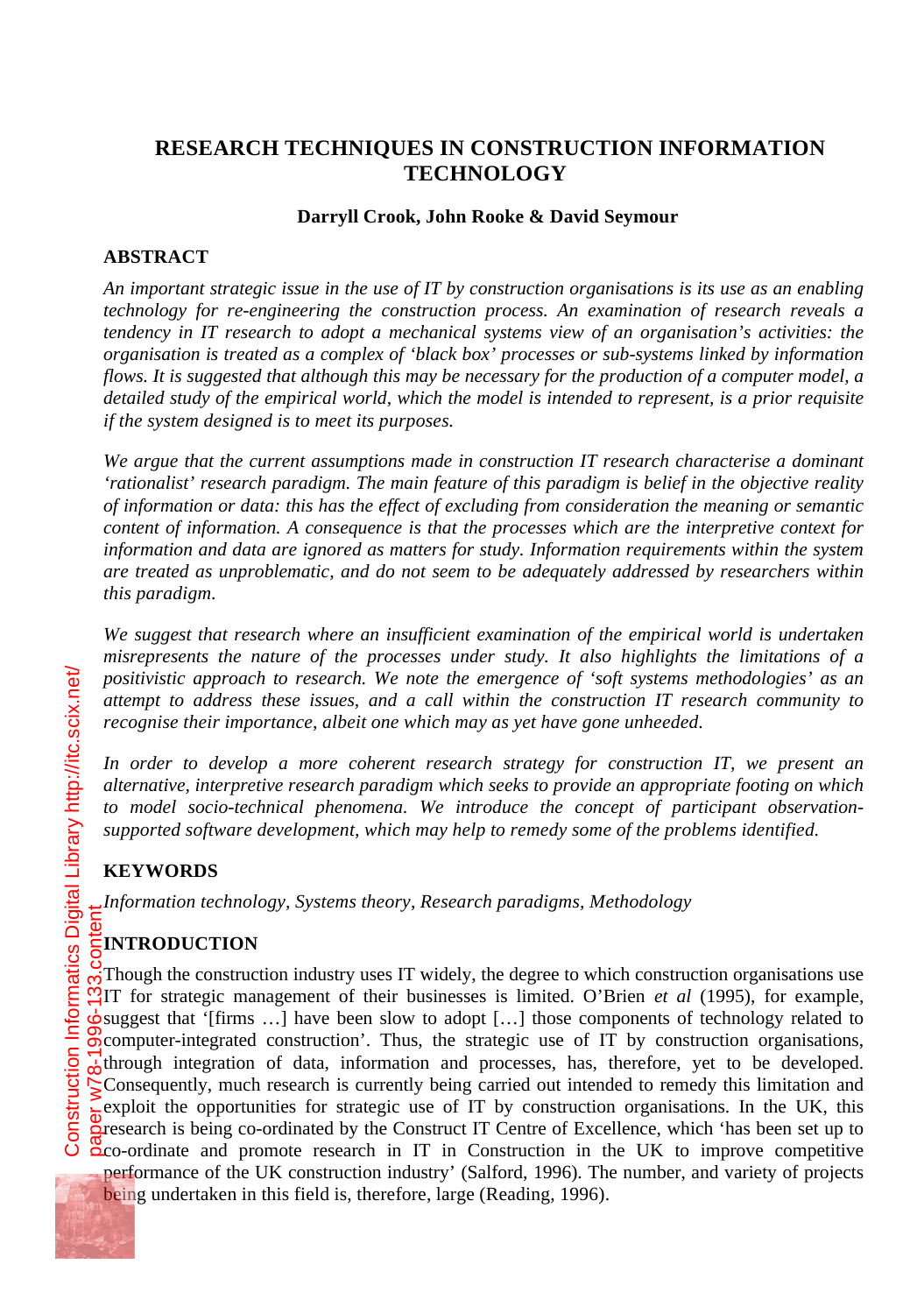One important aspect of strategic IT use is re-engineering the construction process. As an example of research being undertaken to this end, we will examine information available on some research into design management (Austin *et al*, 1994). This study is, we believe, representative of a particular research paradigm that is dominant in the field of construction IT. We suggest that this paradigm places severe limitations on the extent to which such studies can adequately represent the empirical. We present an alternative research paradigm which, we argue, allows a better representation of 'what is going on' in the real world under study. Thus, we see Austin *et al*'s study as representative of a more general problem in construction IT research, and, on a wider scale, as typical of the thinking that underlies much current management research. We pick this study not because it is in any way badly researched or badly presented, but rather for its typicality.

The aim of the researcher engaged in strategic IT management research is to model the organisation's business processes. The complexity of the interdependent processes in multidisciplinary organisations and the consequent number of possible organisational permutations invite computer modelling. However, modellers have to bridge the gap between reality and model. How do they capture the real world? We suggest that while systems theory, properly applied, is, indeed, the bridge between an account of the world and the computer program or model, its role in such research is widely misunderstood.

#### **THE RATIONALIST PARADIGM**

The dominant research paradigm in construction IT, elsewhere (Seymour and Rooke, 1995) referred to as the 'rationalist' paradigm, consists of several methodological assumptions and techniques.

"Chief among these is the attempt to import into management research the distinction which is drawn between subjective experience and objective reality. The use of this analytic device is intended to produce a neutral description of some field of human activity. Such a field is conceived of as a natural system. The aim is to identify the constituent elements of the system, show how they interact, and show how the system as a whole interacts with its environment. The attraction of this paradigm, applied at both the individual and organisational levels, is that is seems capable of providing specific and scientifically valid statements about the probability of organisational success and failure. It offers to show how key variables are related and how they can be managed to achieve successful outcomes" (*ibid* p.511).

In assuming the 'objective reality' of information or data and modelling the flow of information between processes, the methods of research adopted may, in fact, distort the reality of the design process. For instance, we show in the next section how the dichotomous treatment of information as 'informal' and 'formal' may lead to methodological problems in accurately representing the processes being modelled. Further, the standard way of modelling organisational activity within this paradigm seems to be systemic rather than systematic. In other words, the attempt is made to articulate in exact and comprehensive detail the intrinsic logic of the construction (or design) process; to construct a blueprint (or normative version) of how the process can be made to work most efficiently. In such research, as suggested below, little attention is paid to developing a methodological rigour with which to investigate the empirical world; its character is taken to be selfevident and, therefore, not needing any special study. In other words, it is unsystematic. This leads to parts of the organisational processes being classed as 'informal' or 'too confusing' (Austin *et al*, 1994; p.449). This is surprising since it has been realised both in the systems literature as a whole (Checkland & Scholes, 1990), and more specifically in the context of IT in construction that 'technology barriers are becoming less significant, and are in turn exposing structural and cultural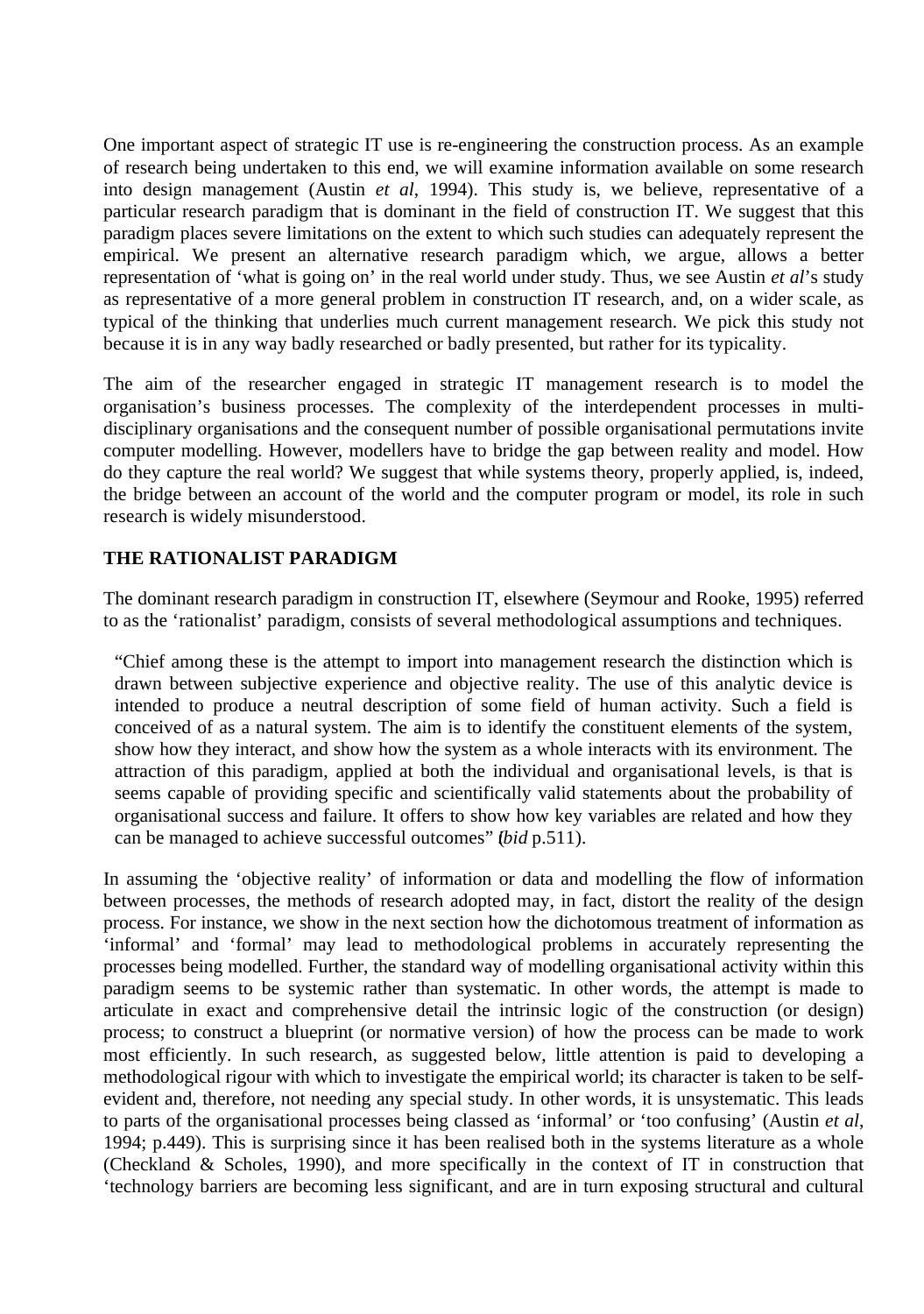issues' (BT & DOE, 1995; p.22). Thus, it is these very 'structural and cultural issues' that are marginalised by the rationalist paradigm. The issue of understanding complex human activity demands both a systemic (by which we understand, holistic) *and* a systematic approach to research. Only in this way can methodological rigour be achieved. Whereas research under the current paradigm may be able to model very simple organisational processes in isolation, we believe it has limitations when investigating the issues that Checkland  $\&$  Scholes identify, and that now demand attention.

The point needs to be stressed that researchers in IT are not in the same situation as natural scientists. In researching complex socio-technical phenomena, for the purposes of computer modelling, the theory, in the form of a model, must reflect the empirical reality. In natural science, the concepts which natural scientists use are 'first order constructs' (Schutz, 1971). They constitute the imposition of meaning on a natural order which, in itself, is meaning free. The objects of study in natural science neither know nor care about the fact that they are the subject of research, nor about the presence of the researcher. The researcher in natural science is free to impose his/her meanings and his/her causal explanations on the phenomena s/he observes. In the example examined below, this occurs in the conceptualisation of Functional Primitive Tasks, the blocks on which the model is built. In order to make this methodological step, only the formal provisions of the process are addressed while the so-called 'informal' are claimed to be ignored. However, in fact they are not ignored but selectively and tacitly employed in constructing a version of the 'formal'. In other words, all the taken-for-granted conventions of everyday life which make the design process possible (Durkheim, 1933) are unsystematically recruited to the purpose of modelling the 'formal'. As a result a model of the design process is produced in which little reference is made to those who carry out the process (i.e. designers) apart, perhaps from how they have to be controlled in order to fit it. The model purports to tell those who use it about the design process, and about how to optimise this process, without anywhere discussing how the model's creators will find out about what designers do.

We suggest then that researchers in IT must address the fact that as part of an integrated research method, they will have to carry out social research. As such, they (the researchers) will use their socially-gained ability to make sense of the world around them and understand what people tell them. In this respect they are no different from the people they research, and the models they produce are no more valid than those employed by their subjects. Further, their 'objects of study' (designers in the case cited) will attribute significance to both the presence of the researcher and to the questions s/he asks. The researcher will come upon a world which is already described; their own descriptions are in competition with those of the people whose activities they research.

We will discuss how, in order to discover what the systems modeller needs to know to make his/her system work, s/he needs a systematic, rigorous approach when looking at the empirical world of the designers. We suggest that ethnography in the naturalistic tradition provides that approach. In respecting the nature of the empirical world, and taking as objects of study the multiple viewpoints of people involved in the process, naturalistic research does not seek to preimpose a theoretical framework onto the design process. It does not start with the presumption that design is a system, but seeks to give an account of design that will serve the purpose of constructing the computer model that is the ultimate aim of the IT researcher. The researcher, adopting naturalistic methods can produce an ethnography, from which s/he (or others) could develop the system, and from which the programme could be written.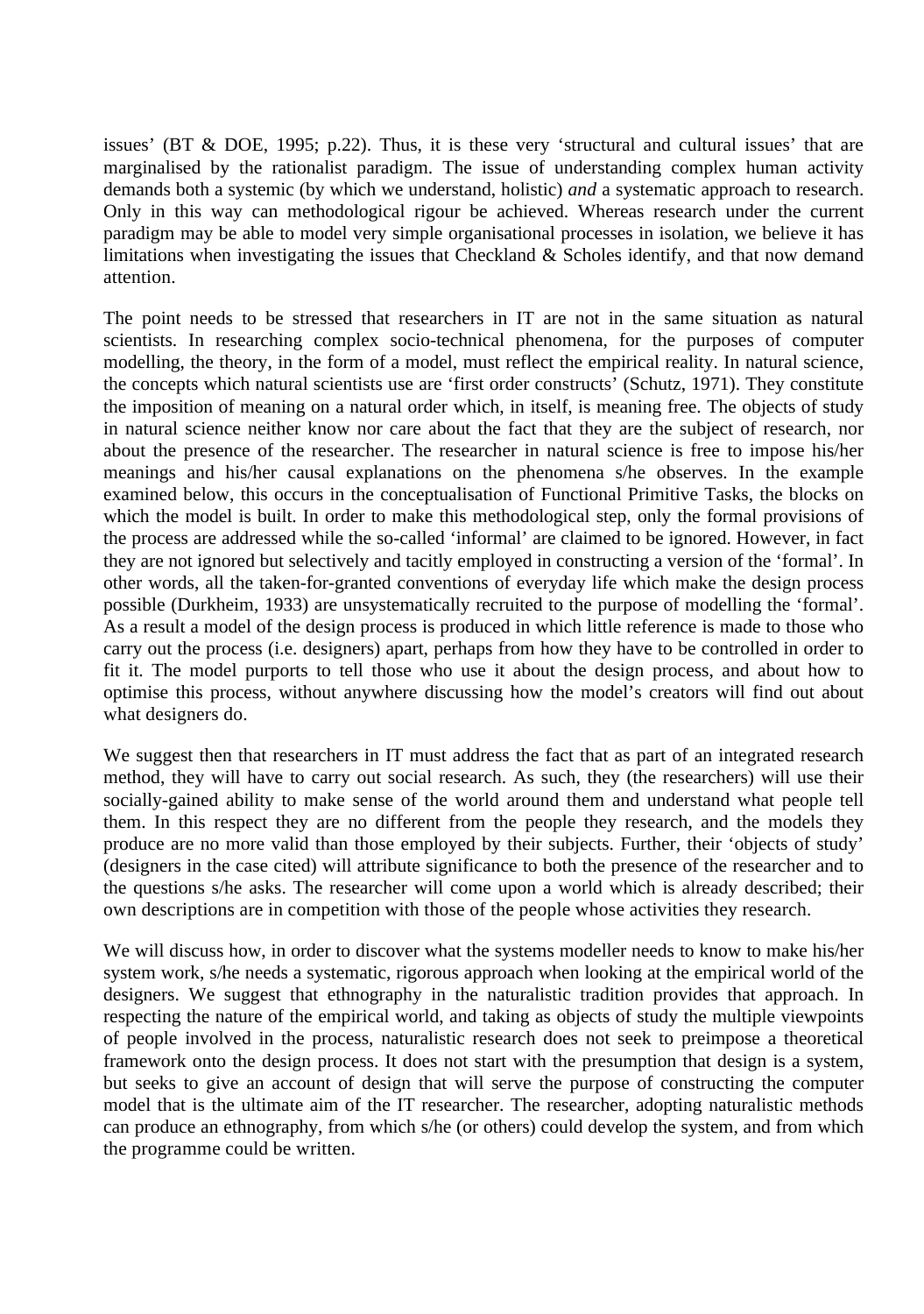Systems theory may then be put to its proper use, providing a bridge between the ethnography and the program(mer). Thus, research into IT may be both systematic and systemic. The rationalist paradigm, with its appeal to natural science method, cannot provide the systematic, rigorous approach to researching social processes not because the method is in any way deficient in its rigour, or because it is unsystematic, but because the concepts of 'systematic' and 'rigour' embodied in the 'scientific' approach are inapplicable to the methods of investigation needed for social research. We show below how the attempt to apply natural science methods to a problem for which they were never designed results in methodological problems.

We support the view of Austin *et al* that the design process would benefit from more proactive management, and believe that IT has a large part to play in that. However, the level of technology available, and the applications for which it is now being adopted demand the adoption of radically different concepts of process modelling to those that the construction world currently seems to hold. These models must be firmly grounded in the empirical world. As such researchers will require a deep-seated knowledge of the design process, in order to first produce a systems model of it, and then to carry out computer manipulations of this model. It would seem important when looking at the design process with a view to modelling it *as* a system to first investigate and produce an account of the process 'as is', through the eyes of the designers. We would point out, along with Morgan (1986) that this conceptualisation of design is simply a 'way of seeing' the empirical world introduced by researchers. As such they are no more valid than the 'ways of seeing' of members of the organisation.

## **THE STUDY**

The study examined in this paper (Austin *et al*, 1994) is concerned with developing an approach to modelling the design process with a view to optimising the order in which design tasks are performed. They suggest that traditionally the design process has been subject to somewhat *ad hoc* management; the 'traditional ordering [of design tasks] is based on experience but modern complex projects require a more rigorous approach' (*ibid* p. 445). Further 'a properly managed, systematic approach to the whole building design process is essential to ensure smooth and harmonious progress in construction' (p.445). They suggest that an important feature of the design process is that it takes place in an iterative manner, with design tasks being interdependent. They argue that this feature of the process makes traditional network analysis methods of planning unsuitable: network analysis and bar charts are 'ideally suited to deterministic processes such as construction [...] but are unsuitable when handling a process that involves iterations or the choice of alternatives' (p.446). With traditional planning methods, in order to represent these iterations, they suggest 'a loop would have to be introduced into the network, which is logically impossible' (p.447).

As part of the development of their model of design, what they term a Design Process Model (DPM), Austin *et al* suggest 'information is seen as the fuel of design. The principal design activity of any project is evaluating and processing information and communicating that information between various parties' (p.446). Thus, the authors conceptualise design as 'a system consisting of processes and tasks, linked by interfaces', later, explaining that here they will model only the interfaces (*op cit* p.447). The technique they use for modelling the design process, called Data Flow Diagrams (DFD), are 'hierarchical in nature', 'not concerned with how processes are performed' and 'view systems from an information point of view' (p.447). They suggest, 'every design task shown in the DFDs is treated as a 'black box' (Addis 1990). How each task is performed is of no concern in the model […] The DFDs map the information flowing into and out of each task. The design process model concentrates on the information processed by various design tasks and not how the information is processed or manipulated' (p.448).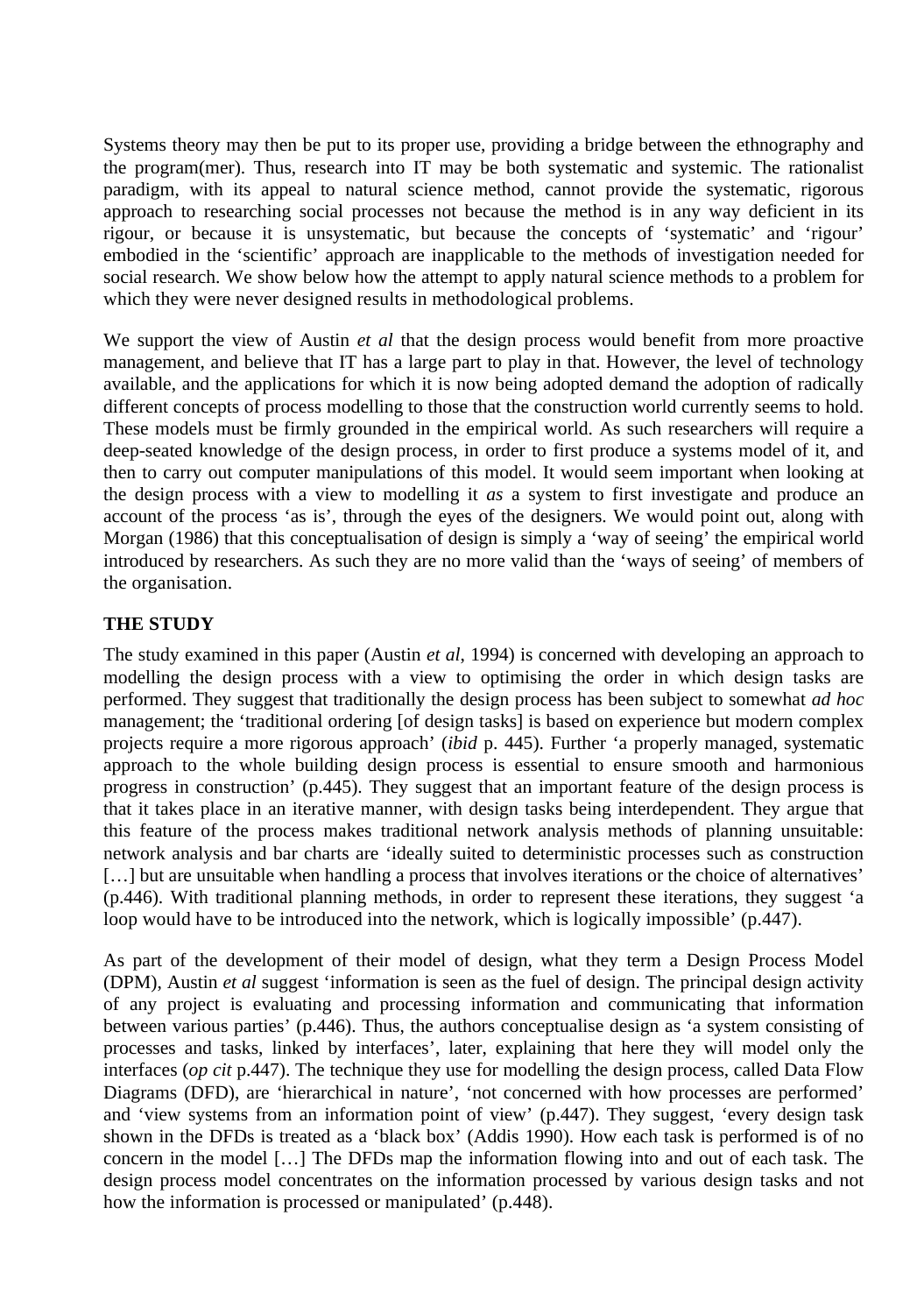As a further dimension to the model, they suggest that the design process 'can be considered as two separate functions: design work and management work' (p.449). They 'define management functions as activities that try to ensure that design work proceeds smoothly'. As such, 'DFDs do not impose or record any managerial control on the timing of the flow of information and, subsequently, do not dictate an order in which the tasks should be performed'. Austin *et al* ignore the management functions in their model, suggesting, 'these functions tend to be specific to individual projects and organisations and will not be modelled' (p.449).

By understanding the design process in terms of the DPM, further analysis can be performed to enable the most appropriate sequence of design activities to be produced. They, again, point out the limitations of traditional network analysis in attempting to do this, suggesting it is 'unable to cope with the level of abstraction and detail needed to plan the design phase of a project with any measure of success' (p.449). As a method for dealing with the interdependent tasks, the authors introduce the concept of the 'Design Structure Matrix' (DSM) where tasks are represented along the axes of a matrix, and the dependency between two tasks is indicated in the appropriate row/column intersection of the two tasks. They suggest that the DSM technique requires 'the design planner to have a detailed understanding of the information requirements of tasks likely to be performed', but acknowledge that 'for a large […] process such as building design a detailed appreciation of the information transfers may not be possible' (p.450).

In order to overcome this problem they introduce the concept of a Functional Primitive Task (FPT) which is one of 'the tasks which are not divided into subtasks [and thus] are most interesting from a planning or scheduling point of view' (p.450). After all the FPTs are represented on the DSM, inspection of the matrix allows those tasks which are 'coupled' or interdependent to be identified as a block. The block of coupled tasks can then be manipulated to identify what information is required to 'uncouple' them, and which of that information it would be most expedient to estimate. This latter process is performed using 'engineering judgement', with the information needed being further subdivided into 'sensitive' and 'insensitive' information. By estimating the insensitive information, the model allows tasks to be uncoupled, and rescheduled in the most effective order according to information flows. The results of this would then be fed back into a critical path network, where the time each task takes to complete, and the number of design iterations can be estimated. The final result is what they claim is an 'accurate and workable design programme' which will be 'a major asset in planning and managing the design phase' (p.453).

## **THE PRACTITIONERS' POINT OF VIEW**

In the wider context of their study, the authors (*ibid*) suggested, following Bennett *et al* (1988), that 'multidisciplinary practices […] have the disadvantage that the communication is often informal and not documented' (p.446). Informal communication is presumably seen to be a disadvantage because it presents difficulties to the researcher attempting to model the design process. As part of their model, Austin *et al*, distinguish between 'formal' and 'informal' information, and choose to model simply the 'formal' information transfers because, 'it was deemed too time-consuming and confusing to try and model informal or formal oral communication' (p.449). It is unclear how Austin *et al* will apply the definition of 'formal' information transfer (i.e. 'a transfer […] via the medium of paper or computer  $[\dots]$  [that] can be documented and recorded (p.449)), when carrying out the empirical work necessary for the model's success. However, there is an ambiguity about the phrasing here which is symptomatic of the rationalist paradigm. It may be read as saying that the presence of informal communication is actually a disadvantage in the design process. Such ambiguity arises because no reference is made to the points of view of those who are being researched. As is typical of research carried out within this paradigm, the subject's point of view is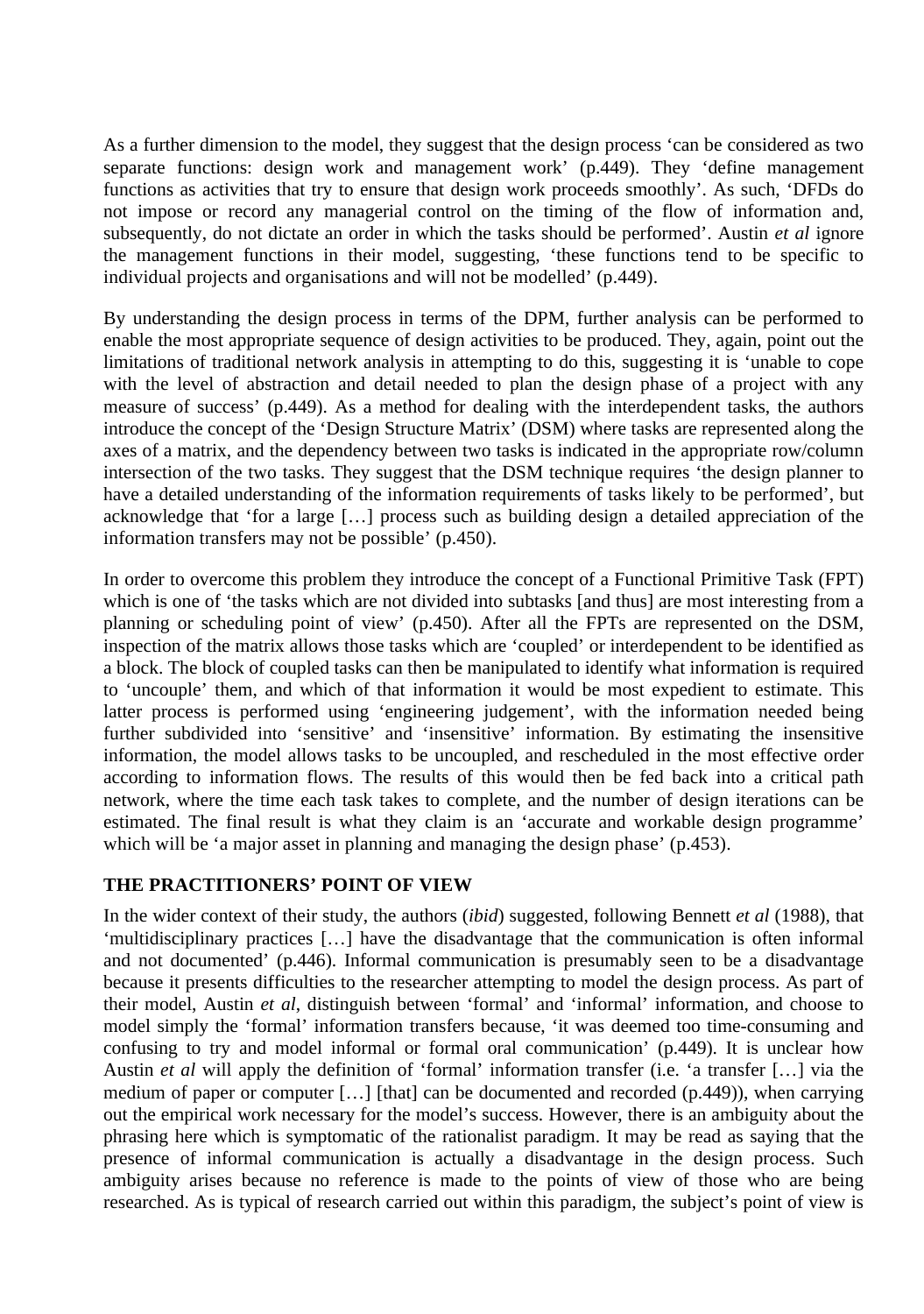first taken for granted and then overridden. Thus, the solution that is offered is to exclude the troublesome informal communication from the finished model. Our alternative approach, which takes the point of view of the subject as paramount, suggests that informal communication in the design process occurs for good reasons. It is the role of the researcher to discover what the reasons are, a necessary prelude to deciding whether or not they can be dispensed with.

As it is, Austin *et al* seem to present us with two possible scenarios. First, the informal information transfer may simply not be taken into account. This will mean simply documenting every transfer of paper the designer makes and ignoring everything else s/he does. The system designers may choose to ignore all transfers which are not in the form they conceptualise as representing a 'formal' information transfer. We would suggest that this approach is potentially problematic, with two possible consequences: the information obtained for use in the model may be incomplete for the purposes of ordering the tasks; and worse the information obtained may simply be wrong. This approach may either wrongly or incompletely represent the reality of the design process. For example, the 'informal' parts of the design process, the questions, queries, formal and informal requests for information, and the formal and informal verbal communication (a 'chat in the corridor', a 'quick fax explaining that steelwork detail', the assertion 'Oh, that bit's the same as on the other job we did') may be the major part of what 'design' consists of. If they are ignored, a large part of the process may be 'lost'.

Second, the (existing) informal transfers may be modelled as formal transfers. This will require changes in the way people work, for example, writing down the information that would have been transferred orally to create a 'formal' document. As such, from a methodological point of view, the introduction and creation of new parts of the process, in what may be a specious manner seems to create large problems. On a more practical level, it is not clear whether these new formalised transfers will make the process more efficient: they may involve more paperwork and more time and inconvenience for designers. It may be problematic for researchers to formalise parts of a process that seem to have functioned efficiently as 'informal' (possibly leading to lower efficiency), simply to provide input for a model that will make the process efficient in a different manner.

It is frequently observed that design takes place *despite* the 'formal' system: as such, the 'formal system', no matter how it is defined, can never be *the* system. A representation of the 'formal' system (in terms of a design process model) contains any number of what Garfinkel (1967) calls '"etc" assumptions'. These are the taken-for-granted 'ways of doing things around here', the 'design culture' that everyone makes use of. The model presented here ignores all the "etc" assumptions, all the taken-for-granted assumptions of the members and how they contribute to realising a design. While its creators are perfectly entitled to pursue this agenda, we would suggest that due to the limitations of the methodological assumptions upon which the model is based, to some extent the agenda is predefined, and is limited. We will show below that further methodological problems with the model arise as a result of the same necessity to interface the model's abstraction to the reality of designers.

That this problem is indeed symptomatic of the dominant approach in construction management is illustrated by a recent discussion of construction management theory (Betts and Lansley 1993). Betts and Lansley classify the contribution of various types of work in a hierarchical manner: at the lowest level are '*Insights* […] [whose] contribution lies largely in the data. […] [They] do not generate new models or theories'. At the highest level, there is '*Theory building/modifying.* […] [D]evelopments of […] [mainstream management] theory to fit construction would fall here' (*op cit* p.245). In other words, the practical thinking done by managers lies at the lower end of the scale,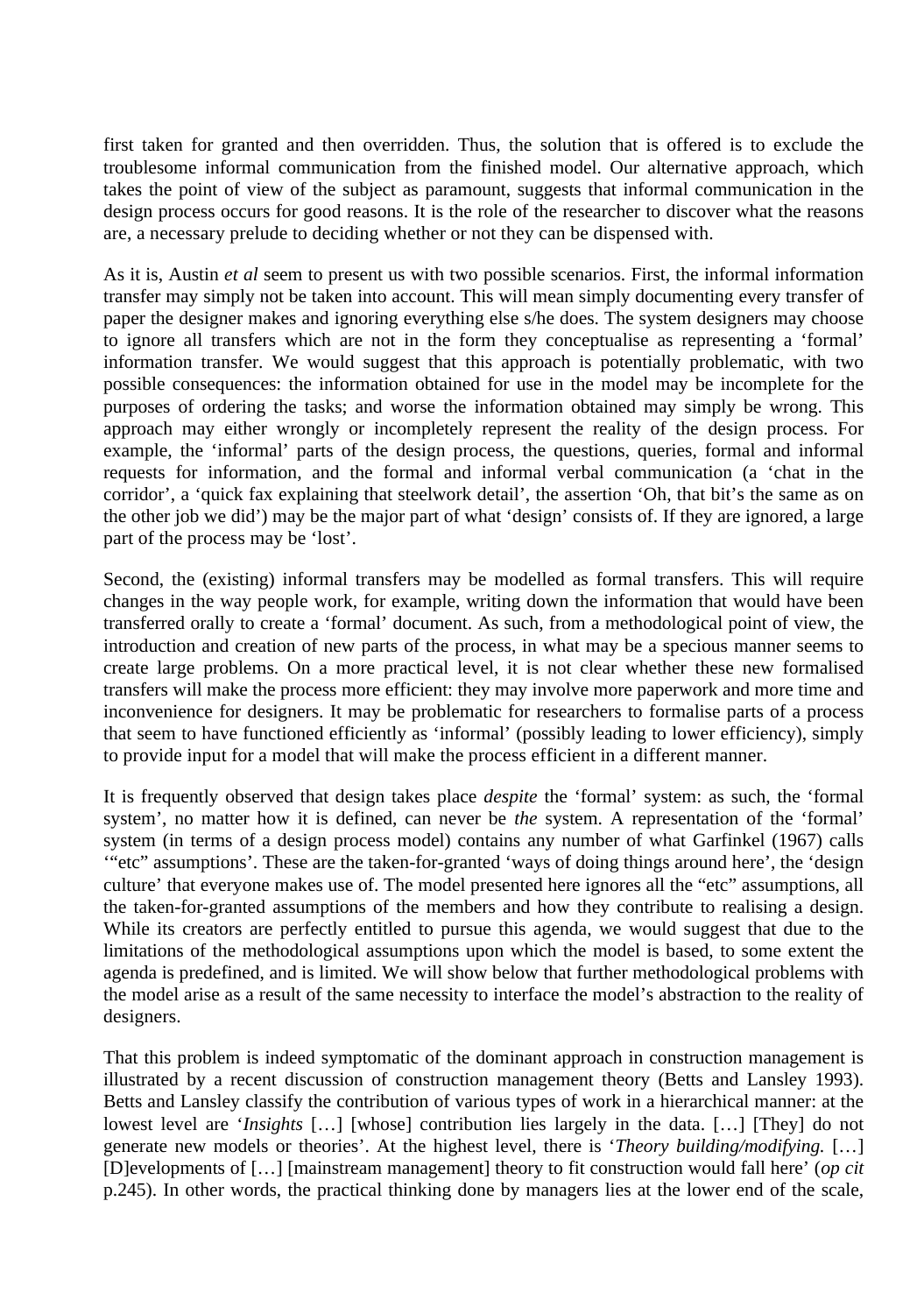whereas the theoretical thinking done by researchers lies at the top. In a later paper, this same theory building is seen as necessary to produce 'global visions and understanding of the construction industry' (Betts and Wood-Harper, 1994 p.552). We suggest the categories being presented here follow a similar logic to the ones that are drawn when informal communication is described as a 'disadvantage'. In construction management, researchers adopting the standard methodological conventions set out to transcend, correct or discard the 'practical theorising' of managers, issues we explore in Seymour *et al* (1996). In so doing, we would suggest that the research community is doing the organisations it studies a disservice, and treating their members and the way they operate with less respect than they deserve.

Austin *et al* set out to model information flows, but information does not exist in a vacuum. Information means something to someone in a particular context. Communication in the design process is a matter of establishing shared meaning concerning, for example, 'what that drawing represents'. We acknowledge that as a result of the culture that exists (in this respect we embrace Eglin's (1980) understanding of 'Culture as method'), there are many taken-for-granted meanings among and between the groups involved: to be a designer, you will know what a drawing represents without needing to negotiate its significance with other designers. Nonetheless, much of the meaning is situated: it is negotiated and renegotiated through an iterative intersubjective process, in a highly contextualised manner. This is recognised by Checkland and Scholes (1990), when they suggest 'An 'information system', in the true sense, entails data manipulation and meaning attribution' (p.55). They suggest that action takes place under a *Weltanschauung* or worldview whereby participants attribute meaning to the perceived world.

In this respect, people establish the significance of a piece of information and use that as a resource for design. Others in the design process (especially if it is multi-disciplinary) may not attach the same significance to that information. Thus, significance is not objectively 'in' the information. To exclude from consideration the meaning and to ignore the semantic content of information in the design process may misrepresent the work involved and the information flowing in the process under study. A further consequence is that the complex processes by which the significance is established and which are the interpretive context for information and data are ignored as matters for study.

## **THE DANGERS OF ABSTRACTION**

We discussed above how, at the beginning of the modelling process, the authors rejected conventional planning techniques as they were deemed unsuitable for modelling interdependent tasks. Network analysis techniques were rejected as an interdependent set of tasks would involve 'a loop [...] [in] the network, which is logically impossible' (p.447). This is because some pairs of design tasks can exist where neither task can start until the other ends. This is clearly a paradox. But why should interdependent tasks be modelled in this way to begin with? It would seem expedient and perfectly logical to model them as parallel activities which must begin and end at the same time. It would be relatively easy to build such a device into conventional network analysis.

We suggest that the generation of this paradox is due to Austin *et al*'s own commitment to systems thinking and their lack of a deep understanding of critical path analysis. Their own DFD model excludes any consideration of time; it is only by excluding time that they conceive of interdependent tasks in the paradoxical manner they do. Having developed this paradoxical conception, they then try to import it into the network analysis. Finally they criticise the network analysis for showing up the paradoxical nature of their concept. We suggest that it is not network analysis which is lacking, but the way Austinet al think about interdependent tasks.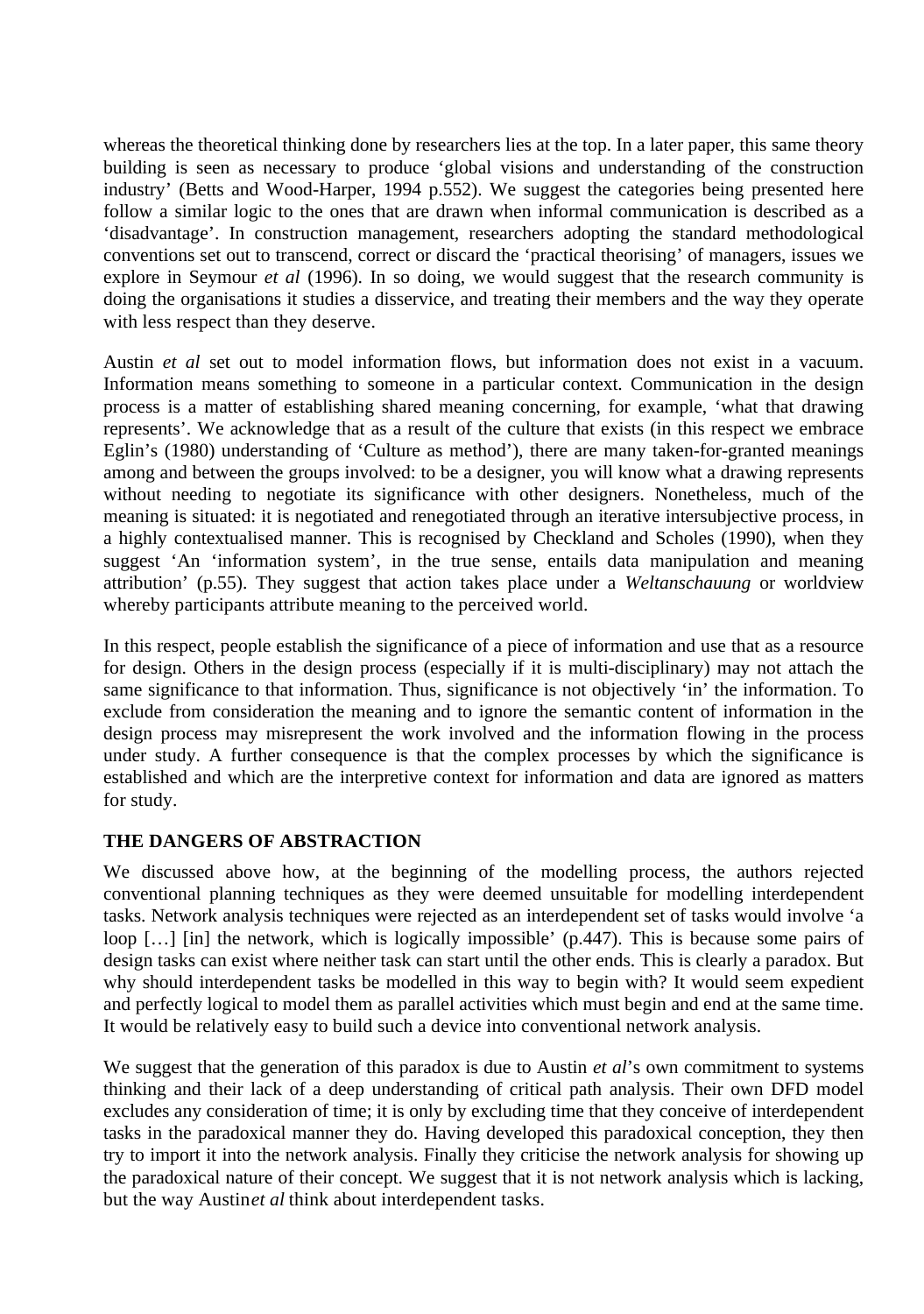We derive two lessons from this. First, when building abstract models, it is inevitable that we leave out much of what makes the world what it is. This, as we have seen, can lead to error. We recognise that this abstraction is necessary in developing computer software, but insist that it must be balanced by a deep and comprehensive appreciation of practice. Such an appreciation ins not easily or quickly achieved. We suggest that only through intensive qualitative study can it be guaranteed.

Second, while abstractions are inevitable, the abstractions made by practitioners situated in real working processes are likely to be more realistic than those made by outsiders. Practitioners' abstractions are continually applied, tested and adjusted against the constraints of day-to-day practice. The qualitative approach which we propose is focused not simply upon what practitioners do, but more precisely on what they think they do. We regard practitioners' abstractions as part of our data, not as competing theories to be criticised.

## **THE NEED FOR EMPIRICALLY-GROUNDED STUDY**

Although they are subsequently ignored in Austin *et al*'s model, ('The design process model concentrates on the information processed by various design tasks and not how the information is processed or manipulated' (p.449)), the identification of the 'black box' tasks is crucial to the model. The account shows how the tasks are defined as 'Functional Primitive Tasks' (FPT), but how the FPTs are identified is unclear. This is an empirical question and, as such, it is something that can only be answered by research. In other words, it must be answered by talking to designers to obtain an account *in their own words* concerning what they are doing, and crucially what *they* think they are doing. Thus, in order to identify the FPTs for a project, there is a need to look at both what the designers do, and the context in which they do it. In order to define the FPTs, a deep and detailed knowledge of the design process is needed, one which sees design through the eyes of the designers.

How this deep and detailed knowledge will be gained is not addressed in the account, nor in any others we have read concerned with process modelling. In not dealing with this issue, we must assume that the architects of these systems believe the knowledge will be easy to obtain, that acquisition of the deep and detailed situated knowledge will be unproblematic. As an example of this paradigm, Checkland and Scholes point to 'the poverty-stricken stages of systems analysis and design methodologies in which information requirements analysis is assumed to be straightforward, or organisations are documented as a set of unproblematic entities and functions' (1990, p.57). We describe this as the belief in an objective reality of information. We use the term 'objective' to suggest that the information is seen as similar to a 'physical object': it can be 'picked up'. The information is 'there for the taking' and obtaining it will present neither methodological nor practical problems. However, we would suggest that different people will have different ideas of what the FPTs consist of, even assuming that designers think in terms of FPTs at all (a not unproblematic assumption).

## **THE ALTERNATIVE APPROACH**

We have identified a number of methodological problems inherent in the current approach to research into construction IT. We will use the rest the paper to outline an alternative research paradigm which we believe hold the answers to many these criticisms.

One strand of this approach originates in the work of Weber and his conception of *Vestehende*. This German word translates into English as 'understanding'. It refers however to the understanding of another's point of view, rather than to the kind of causal understanding which is the aim of the rationalist approach. It amounts to a recognition that to fully understand people's attitudes and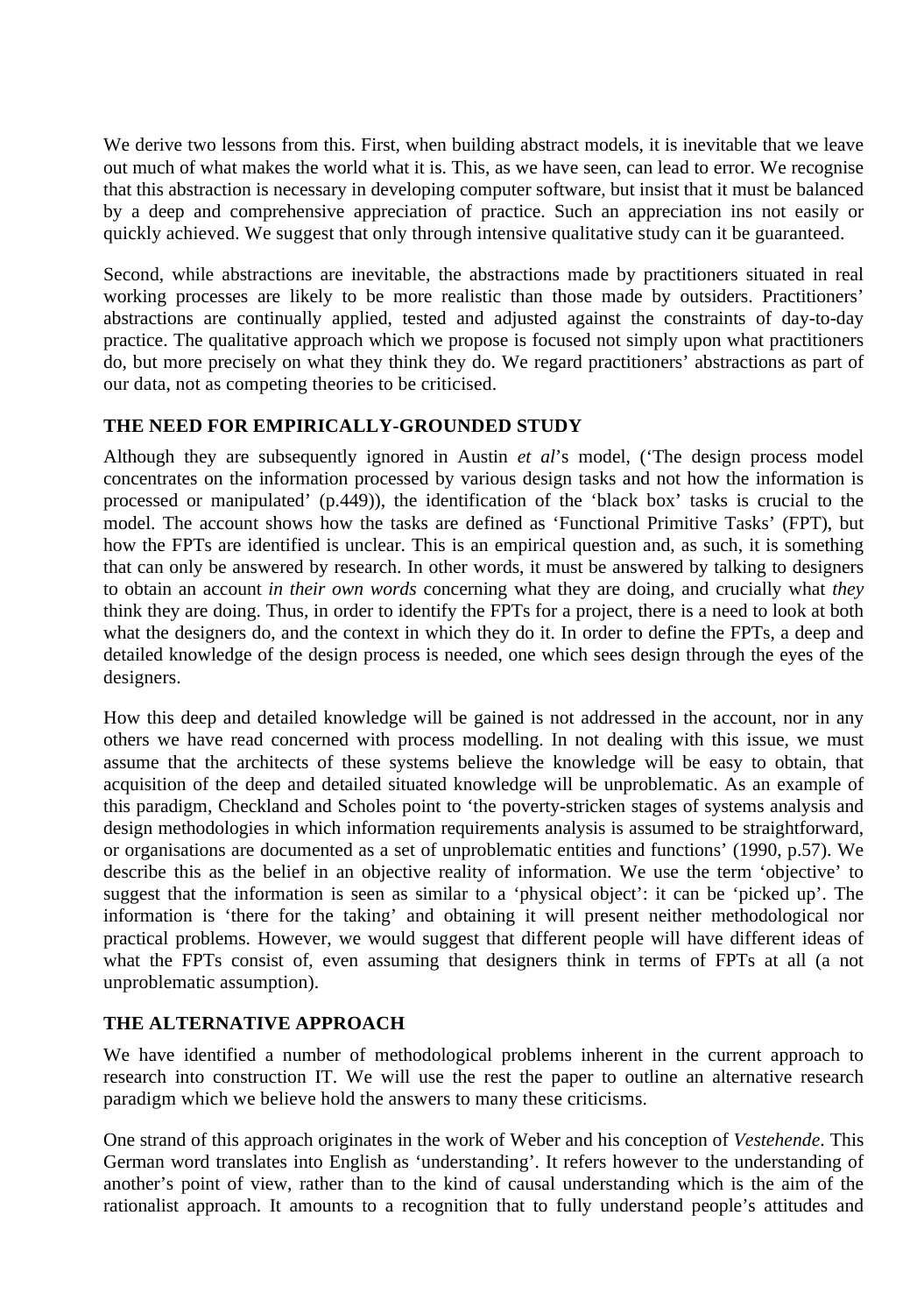beliefs, is to understand how they perceive the world (Weber, 1933). A second strand originates with the work of the American social psychologist, G.H. Mead. Even more than Weber, Mead places interaction between individuals at the centre of his analysis. As some guiding principles for developing this alternative approach, we are informed by Blumer (1967), himself influenced by Mead. Blumer suggests that an empirical science, 'designed to yield verifiable knowledge of human group life and human conduct' must meet a fundamental criterion. This is well expressed by Blumer:

'an empirical science presupposes the existence of an empirical world. Such an empirical world exists as something available for observation, study, and analysis. It *stands over against* the scientific observer, with a character that has to be dug out through observation, study and analysis. This empirical world must forever be the central point of concern. It is the point of departure and the point of return in the case of empirical science. It is the testing ground for any assertions made about the empirical world. "Reality" for empirical science only exists in the empirical world, can be sought only there, and can be verified only there […]' (*op cit* p.21, italics in original)

#### As such:

'Methodology refers to, or covers, the principles that underlie and guide the process of studying the obdurate character of the empirical world. There are three highly important points implied by this conception of methodology:

- 1. methodology embraces the entire scientific quest and not merely some selected portion or aspect of that quest;
- 2. each part of the scientific quest as well as the complete scientific act, itself, has to fit the obdurate character of the empirical world under study; therefore methods of study are subservient to that world and should be subject to test by it; and
- 3. the empirical world under study and not some model of scientific inquiry provides the ultimate and decisive answer to the test.' (*ibid* p.23)

In other words, the nature of the actual design process, *all* parts of it, both formal and informal, what the design process 'is', what it means to 'do' design, must be the starting point, the focus, the culmination and the measure of all models and theoretical activity. As such, in order to 'build a model' of the design process, the first thing that will be required is an understanding of this process. This understanding is not simply a causal understanding that 'in order to do task F, tasks A, C, and P must be completed'. The understanding that is required is a *Verstehen* understanding of the whole process, from the point of view of those involved in it. In short, the researcher cannot build a meaningful model if s/he does not understand 'what goes on' in design, through the eyes of the people who 'do' design. An account of design, produced as a result of rigorous research will allow the researcher to find out what design 'is'. It is only then that any kind of informed decision can be made on which parts of the empirical world to ignore in the model. In the rationalist approach we have described, the form of the model is decided on beforehand: the researcher decides on what the design process consists of. S/he then decides which parts of it to investigate and which not to.

We have called this new approach 'participant observation-supported software development'; it is informed by the work of Hughes *et al* (1994). In it, the researcher's role is to give a fine-grained empirical account of the organisational reality. The researcher aims to empathise with his/her informants, to see the organisation through their eyes. As such the researcher is part of the research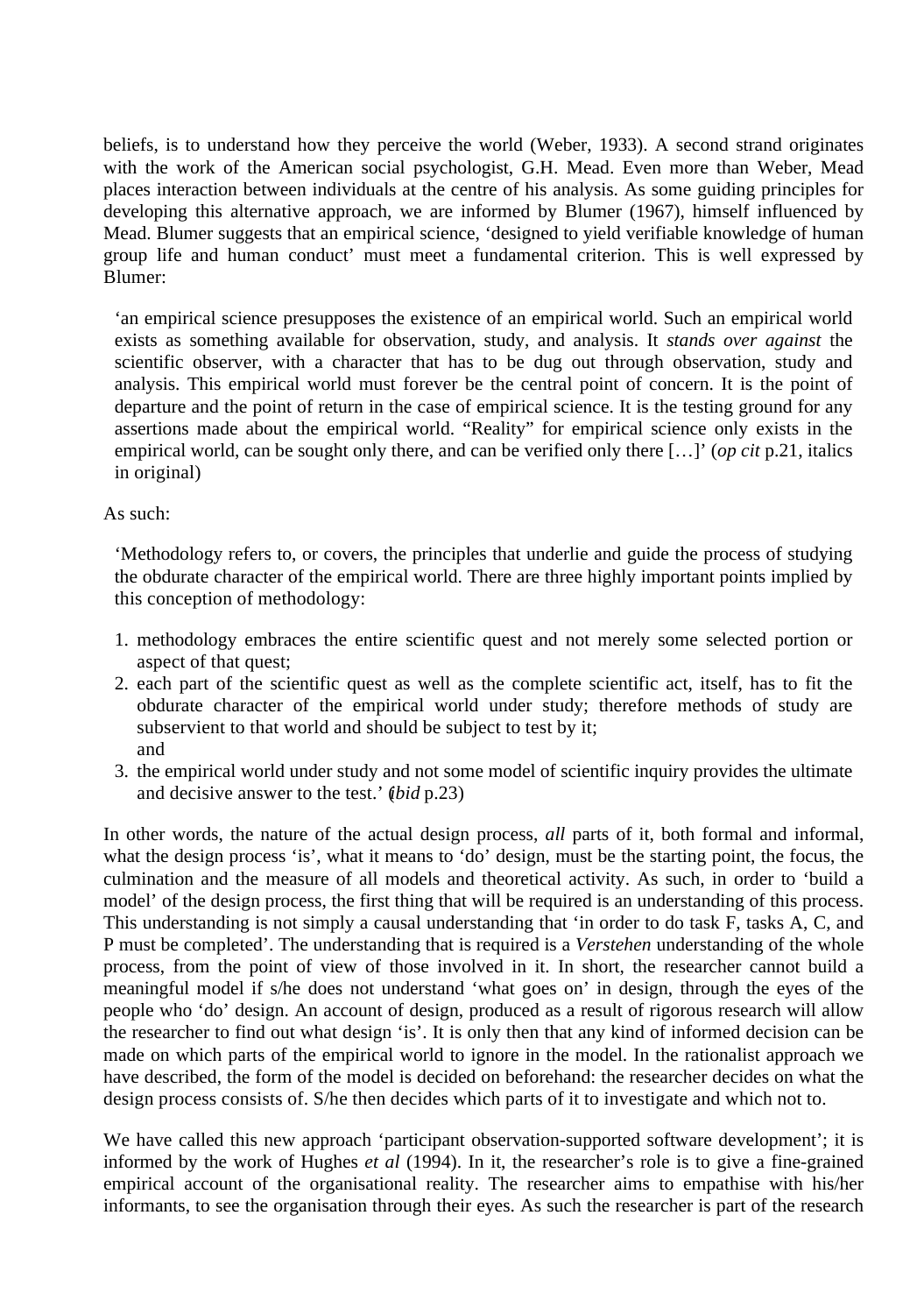process, and cannot claim to be giving an objective account in the conventional sense of the word. The researcher is concerned with what people think they are doing, not what they may be said to be doing from any, claimed neutral standpoint (Vaill, 1975). The researcher is there to report how and why people 'do design' as they do. It is recognised and acknowledged that the report will not represent a 'single truth', as there is no single truth to be had. The researcher aims to report the multiple perspectives of his/her informants, in the particular settings in which they occur. It is recognised that these accounts are highly situated, and given for a particular purpose. Instead of attempting to amalgamate these accounts into one 'meta-version' (Seymour *et al*, 1993), the interpretive researcher treats the context of the various reports as part of the data. The final account is presented as a situated one, and by being invited to examine the context of the data, the reader of the account is able to reflexively engage with it. This is in direct contrast to an account produced under the rationalist paradigm, where a decontextualised, 'objective' account is given, as if it were reporting a 'scientific law'. The account is highly descriptive: the researcher is not there to make prescriptions about what should be, especially under the guise of describing what 'is' because s/he is the 'expert'. Thus, the relationship between the researcher and the informant is analogous to that between teacher and pupil. The researcher is there to learn 'what the world means to the other fellow'. In an account given under a research paradigm which recognises only one 'true', 'objective' account, prescription often happens when the researcher *qua* expert presumes to select from a complex, integrated culture only that which s/he understands and to see the rest as mumbojumbo. Thus the key to such an approach is that the researcher take seriously the worldviews of the people concerned. This involves resisting the temptation to dismiss these views in favour of some 'real' version of the facts, however self-evidently correct this version may appear. This principle was stated many years ago by W.I. Thomas: 'If men define situations as real, they are real in their consequences' (Thomas, 1964).

From this detailed account, the systems modeller can then make informed decisions concerning what features of the empirical world to include in the model (and more importantly which parts to reject). The rigour in this process is that the nature of these decisions can be traced back to the empirical world, and as such they are neither arbitrary nor uninformed. This is not to say the decisions will somehow be 'self-evident' in the data. The decisions made by the modeller will be 'policy decisions'. Thus, it is also possible for a future researcher to re-examine the data and to make his/her own policy decisions on what to model and what not to. As such, it is not the intention of the interpretive researcher to make these policy decisions, merely to provide an account to inform the policy makers. The researcher *may* wish to suggest to the modeller which parts of the empirical world to include in his/her model, but in this respect the researcher's opinion is no more valid than that of any other competent member of society. The scientific myth that gives 'expert status' to the researcher is dispelled under this approach.

## **CONCLUSIONS**

We have identified three problems with the dominant research approach in construction IT:-

- 1. the treatment of the informal communication that is a part of all organisational processes the rationalist approach overrides the actor's point of view;
- 2. the creation of paradoxes through abstraction; and
- 3. the failure to realise the difficulties involved in identifying the FPTs.

All these problems are related, and all lead to methodological difficulties. The problems spring from a failure to engage with the nature of the empirical world - a nature that consists in the ideas of those who make it up.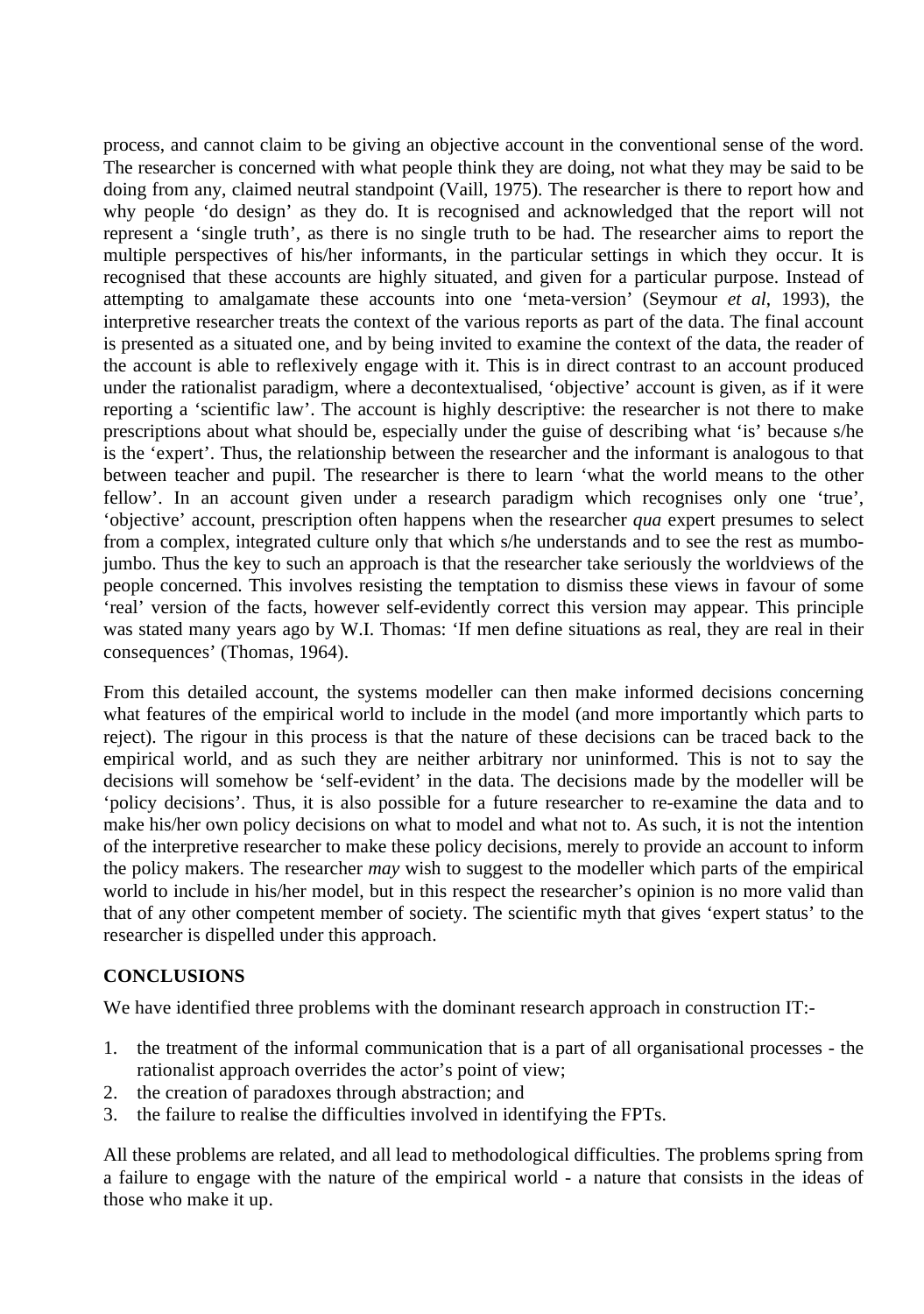We have presented an alternative research paradigm that we believe better 'fit[s] the obdurate character of the empirical world under study' (Blumer, 1967; p.24). This approach takes the view that what is essential about business processes is the ideas held by those who participate in them. The paradigm suggests that people act on the basis of what things mean to them in particular contexts; that the meaning of things arises out of the social interaction that occurs in such contexts; that 'meanings are handled in, and modified through, an [iterative, intersubjective] interpretive process used by the person in dealing with the things s/he encounters.' (*ibid* p.2). Thus, this paradigm takes as *primae facie* 'objects of study' the processes used by actors to establish, negotiate and renegotiate meaning in a highly situated manner. By taking seriously the worldview of the actors in the process, and by considering what the process means to them, the approach allows a fine-grained, rigorous account of, for example, the design process to be produced. In so doing, this approach allows identification of *all* parts of the process to be made visible, not simply what is deemed important by the application of an arbitrary theoretical model. The account allows those who wish to produce such a model to make informed non-arbitrary decisions about which parts of the empirical world to include in the model.

#### **REFERENCES**

Addis, W., (1990), *Structural engineering: the nature and theory of designellis Horwood*, London.

- Austin, S., Baldwin, A. & Newton, A., (1994), 'Manipulating the flow of design information to improve the programming of building design' Construction Management and Economics 12:445-455.
- Bennett, J., Flanagan, R., Lansley, P., Gray, C. and Atkin, B., (1988), *Building Britain 2001*, Centre for strategic studies in construction, Reading.
- Betts, M. & Lansley, P., (1993), 'Construction Management and Economics: A review of the first ten years', *Construction Management and Economics*, 11:221-245.
- Betts, M. & Wood-Harper, T., (1994), 'Re-engineering construction: a new management research agenda', *Construction Management and Economics*, 12:551-556.
- Blumer, H., (1969), *Symbolic interactionism: perspective and method* Prentice-Hall, Englewood Cliffs (N.J.).
- BT & Department of the Environment, (1995), *Construct IT An information technology strategy for the UK construction industry*, DOE, London.

Checkland, P. & Scholes, J., (1990). *Soft systems methodology in action*, John Wiley & Sons.

- Durkheim, E., (1933), *The division of labour in society*, Free Press, New York.
- Eglin, P., (1980), 'Culture as method: location as an interactional device', *Journal of Pragmatics* 4:121-135.
- Garfinkel, H., (1967) *Studies in Ethnomethodology*, Prentice-Hall
- Hughes, J.A., King, V., Rodden, T., Andersen, H., (1994) 'Moving out from the Control Room: Ethnography in System Design', *Transcending Boundaries, Proceedings of CSCW '94*, Chapel Hill, North Carolina.